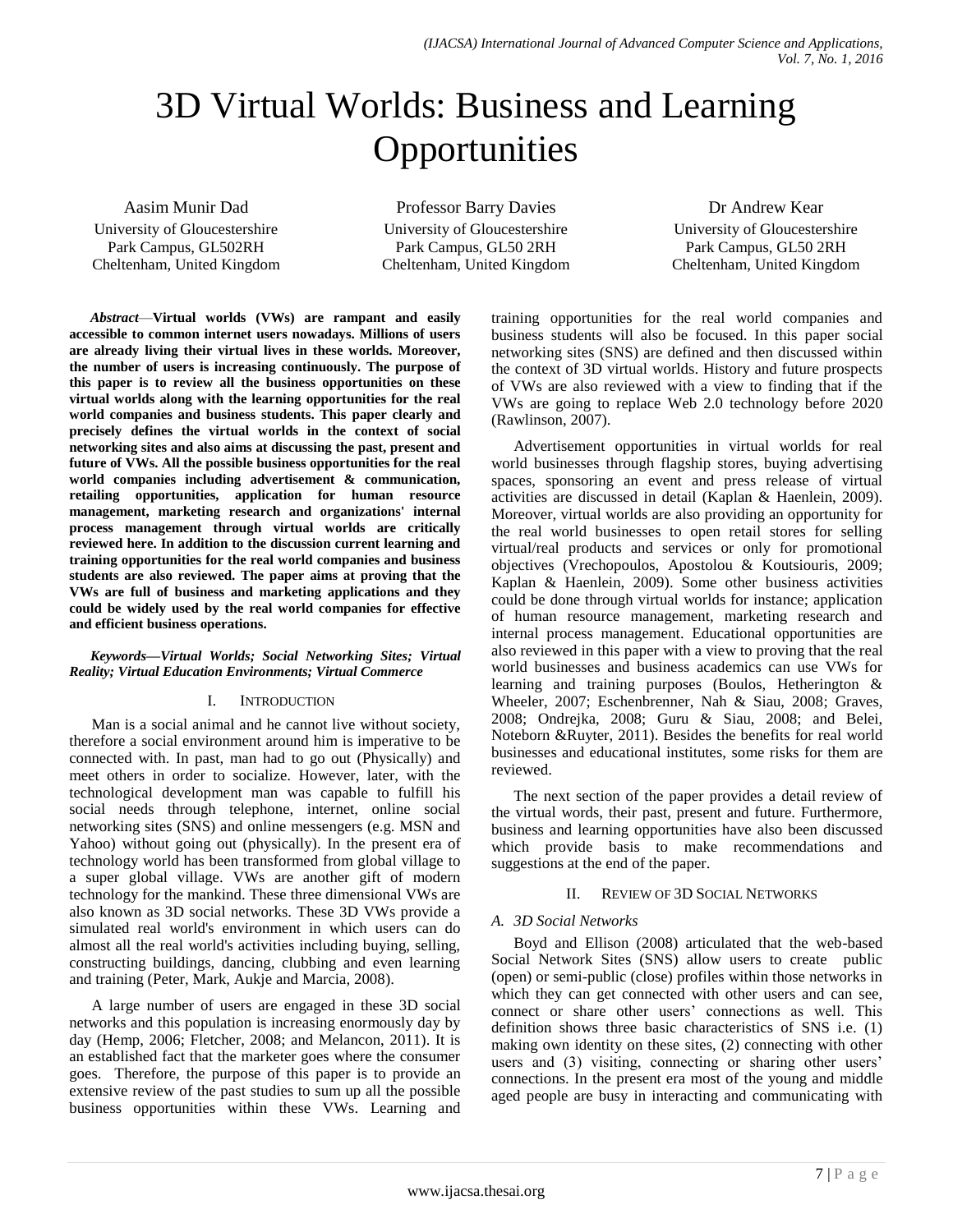one another on internet. For this, they use social networks e.g. Facebook, Twitter, LinkedIn etc however, all of these mentioned sites are 2 dimensional (2D) web based social networks. Fetscherin & Lattemann (2008) claimed that 3 dimensional (3D) virtual worlds have provided users with another medium of communication in which besides simple text chatting, voice over IP is enabled and users can do voice chat as well. Hence, interactivity in virtual worlds is more affluent than that of the other 2D web based social networks.

Virtual world is a new development and it is a type of cyber technology. Since man is a social animal and needs a social environment around him to interact with, Virtual worlds have fulfilled the human socializing needs by enabling users to go out and meet others in a virtual environment through their avatars, as a matter of fact users do not go out physically but just in a virtual environment where they are able to visit different places, cities, clubs, hotels, islands, stores and many other simulated to the real world places (Wyld, 2010). These virtual worlds (e.g. Second Life) have all such characteristics of Social Network Sites as are mentioned by Boyd and Ellison (2008), since 3D virtual worlds allow users to create their own identity separately and uniquely through an avatar, users can make list of connections with other users and can see, connect and share other users' connections as well.

Since virtual worlds and other web 2.0 social network sites share basic characteristics therefore, virtual worlds also lie under the definition of Social Network Sites however, there are many differences between web 2.0 social media and 3D virtual worlds (Kaplan & Haenlein, 2009). A few differences are explained by Kaplan & Haenlein (2009), between basic web 2.0 social network sites and 3D virtual worlds. Authors explained the communication and interaction among the virtual worlds users (also called Residents) as a real time interaction which is not possible on web 2.0 social network sites (e.g. Facebook, Twitter, Bebo and Hi5) where one user posts the content at one time and it is consumed by other users at some different time when they come online. Moreover, web 2.0 social network sites allow users to create their online identity however, it is limited while, on the other side residents of virtual worlds are able to create their fully customized self-identity through avatar creation and in some cases they can even make avatars' faces resembling to their real life faces. Residents of virtual worlds can even create the body of their avatars exactly like their real life body by adjusting the height, skin colour, hair style and body fat etc. Moreover, 3 dimensional environments of the virtual worlds also distinguish them from web 2.0 social network sites. The restriction free environment of the virtual worlds is providing the real world businesses with huge opportunities to market their business into these emerging channels of communication.

# *B. Virtual Worlds*

Virtual worlds also known as metaverses, are 3D online environment where every user has his own Avatar which shows his identity and they are online new media where users, through avatar, can move and communicate (speak and chat). Parmentier and Rolland (2009) stated that the number of users on VWs is increasing continuously. According to a research the number is going double every year (Fetscherin & Lattemann, 2008). (Gartner, 2007) predicted that by the end of year 2011, 80% internet users would show their presence on virtual worlds. Though the forecasted number of users has not shown its presence but another careful research has asserted that in year 2018 there would be about one billion users of VWs (Renaud & Kane, 2008).

# *C. Some Important Concepts About Virtual Worlds*

Chesebro (1985) determined that any ‗*definition*' should focus on the unique, exceptional and core elements of the defined thing. However, if all the available (till 2008) definitions of the virtual worlds were analyzed, it would be found that they do not fulfill the basic requirements of ‗*definition*' (Bell, 2008). Bell (2008) opines that the term ‗*virtual world'* is defined by the academics and media differently as per their own understanding and requirement. These definitions are somehow contradictory to each other.

Koster (2004) declared *Persistence* and *Numerous Participation* as the essential characteristics of virtual worlds and posited that virtual worlds are virtual spaces where participants represent themselves through avatars. Castronova (2004) determined that these are the computer based environments which could be used by a large number of users simultaneously. If both definitions are analyzed scrupulously, number of dissimilarities will be observed (Bell, 2008). In Koster's (2004) definition of virtual worlds the element of technology was thoroughly missing, though these virtual worlds base entirely on technology and their existence is impossible without it. Castronova (2004) tried to fill this gap but at the same time two characteristics of virtual worlds i.e. *persistence* and *numerous participation* were missing in his definition (Bell, 2008). Bell (2008) further critically reviewed the definition by Castronova (2008) and stated that this definition is pointing towards simple chat rooms and hence difference between virtual worlds and chat rooms becomes vague.

Reviewing the prior definitions and indicating the gap between them Bell (2008) defined virtual worlds more precisely. Bell (2008) defined virtual world as a technology based electronic environment where groups of people can interact through avatars at the same time. This definition of Bell (2008) mentions all the attributes of VWs that were missing in the definitions by Koster (2004) and Castronova (2004). Bell (2008) mentioned the element of people in his definition very clearly which was also not obvious in the previous definitions and without presence of people VWs are just like vacant data warehouses. Schroeder (2008) maintained a similar view to that of Bell (2008). Schroeder (2008) defined virtual worlds as an online social place where people, in great number, go overtime and experience social interaction simultaneously. Schroeder's (2008) definition seems to fulfill the gap from the previous definitions like that of Bell (2008). Shcroeder's (2008) definition about VWs contain elements of technology (online), human interaction and simultaneousness.

In an essay Toward a Definition of "Virtual Worlds" written by Mark W. Bell in year 2008 Synchronous, Persistent, Network of People, Represented by Avatars and facilitated by networked computers are the described characteristics of virtual worlds. Bell (2008) argued that these unique characteristics are present in real virtual worlds which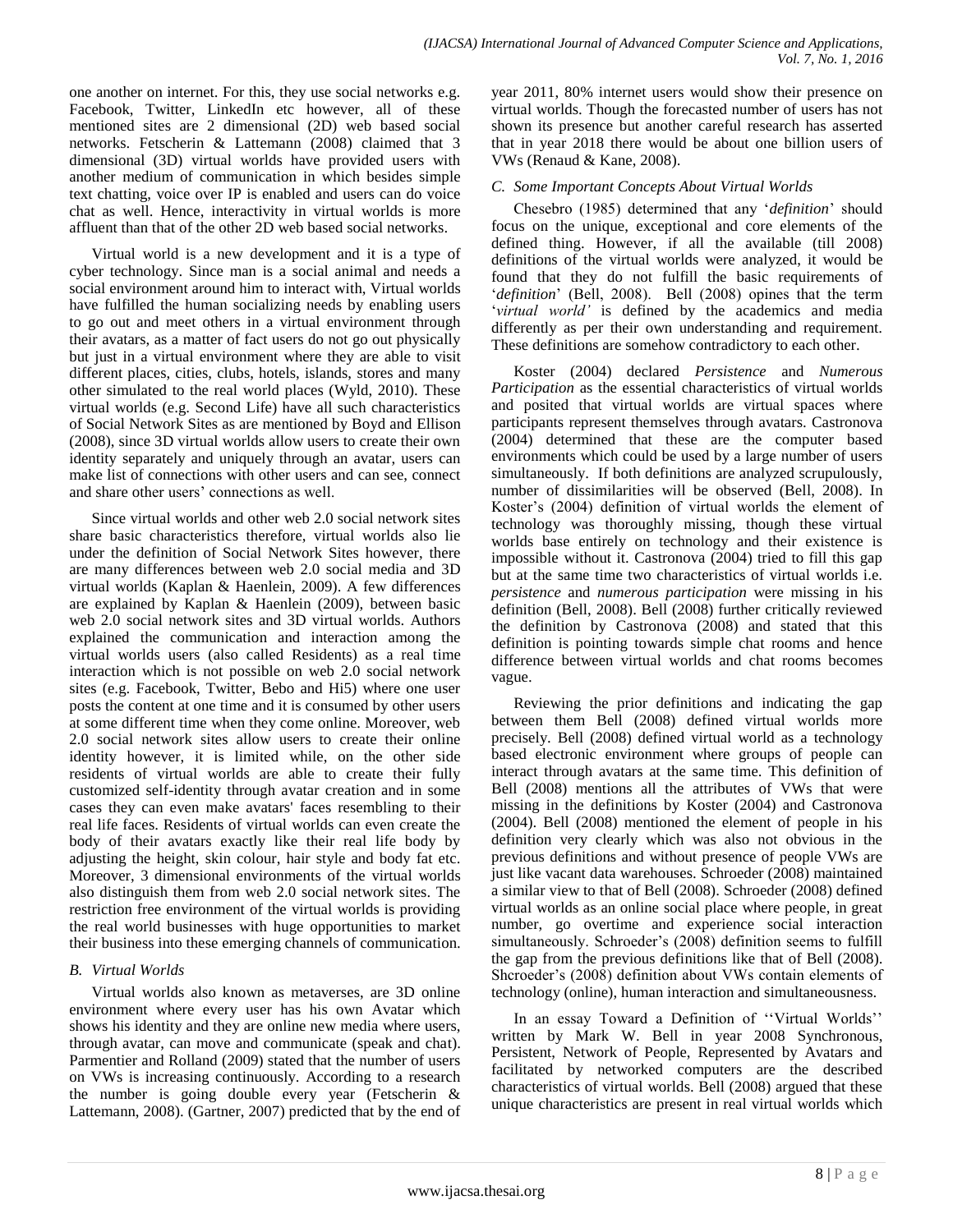make them different from traditional social networks and video games.

Sivan (2008) also defined virtual worlds from a slightly different angle. Sivan (2008) argued that 'Real Virtual Worlds' must need to be the combination of 3D worlds, Community, Creation and Commerce and that is what he called 3D3C (3D, Community, Creation and Commerce). Researcher further explained these elements and described 3D world as a place where through roving camera users can see a world inside these environments (e.g. avatars, houses, cars, land, sky, sun, wind, gravity, water and fire). Community is defined as a place where man, being a social animal, fulfils his social needs by communicating and interacting with others around him. This sense of communication was removed from our society since man started using technology (emails, SMS etc). However, real virtual words are providing this sense of community where users through avatars communicate and interact with each other (Sivan, 2008). Researcher explained about the  $2<sup>nd</sup>$  C of 3D3C and argued that real virtual worlds provide users with an opportunity of creation and experimentation through which users can learn and enhance their knowledge and experience. Commerce element of this definition is explained as real virtual worlds provide opportunities to earn money. Users can earn by doing business activities or through employment opportunities (Sivan, 2008). Some of the virtual worlds which can be viewed by 3D3C prism are WOW, IMVU, Penguin, Second Life, Active Worlds, Sony Home and Google Earth. Messinger, Stoulia & Lyons (2008) agreed with Sivan (2008) and argued that social networking (community), creating virtual items (creation) and then selling or buying these items (commerce) is the three main features which make any online 3D world a real virtual world.

# *D. Present and Future of the Virtual Worlds*

Virtual worlds are emerging very rapidly and have been doing so since 1990 (Messinger et al. (2008). Today we have a long list of virtual worlds with us. There were a few users in the beginning; however participation is increasing day by day with the rapid growth in technology, greater broadband access with high speed and lower prices (Messinger et al., 2008). Organizations are considering virtual worlds as fields of opportunities; therefore it is necessary to describe the current situation of the virtual worlds and future predictions about them. In this section, present and future of the virtual worlds is discussed briefly.

The number of virtual world users that are registered has reached around 671 million globally, and their disbursements are approximately around 1.8 billion dollars on virtual assets in the third quarter of 2009 (Kzero, 2009). The interest of people in virtual worlds is increasing globally and most recent figures indicate that over 800 million users have registered their account on virtual worlds (Kzero, 2010). Residents of *Second Life* traded in virtual items worth of 150 million dollars during the third quarter of 2009 (Linden, 2009). This increasing interest has instigated the virtual worlds to focus on various segments such as children, education, adults and special interests of individuals. Daley (2010) stated that VWs will become a necessity for enterprises with various branches, scattered vendors and large numbers of teleworkers.

OECD (2011) revealed that 70% of all the users of virtual worlds are mainly engaged in VW entertainment and games. This percentage should be carefully inferred as virtual world offer many other applications besides games and entertainment. Some of the users of VWs play games and engage in entertainment, whereas others join lectures and simulations, or participate in research. Kids World is the second largest targeted group with approximately 26% and 3% with socializing, and 1% with workspace worlds. Moreover, users who belong to the age group of 11 to 35 year olds spend an average of 20-25 hours per week in Virtual worlds.

Renaud and Kane (2008) stated that there will be one billion individuals who will be using Virtual worlds by 2018. In 2009, there were already more than 90 million individuals in Habbo Hotel, 20 million in Cyworls and 13 million in SL. Multinationals, for instance, Adidas. BMW, and Vodafone, are already developing commercial activities in virtual worlds (Parmentier and Rolland, 2009).

# *E. Background and History of Virtual Worlds*

According to Nood & Attema (2006) the virtual world is not as novel a concept as it was in the past. It is as old as ''Dreaming''. There are two kinds of worlds from the beginning: primary world and secondary world (Auden, 1968). The primary world is the world in which a man can feel or see by using his sensory organs, whilst secondary world is the world of a man's imagination. Man always, consciously or unconsciously, imagines many things in his mind. Computerized virtual worlds were initially played as 3D video games only. VWs are also known as Massively Multiplayer Online Games and different terms are being used synonymously, e.g. Massively Multi-Player Online Role Playing Games (MMORPGs), Multi-User Online Virtual Environments (MUVEs), and Networked Virtual Environments (NVEs). Instead of using virtual worlds just for entertainment purposes, users are now using them for social interaction amongst one another in their daily routines (Wyld, 2010). The number of users of these worlds is increasing day by day and it seems that Gartner's (2007) prediction will become true. According to DFC intelligence the world's gaming market was \$67 billion in 2012 and it is expected to grow up to \$82 billion in 5 years. In the past, video games were less interactive, single player oriented and users were of a young age. Nonetheless, now virtual worlds are highly interactive, multi-players can interact instantaneously and the users belong to groups of all ages (Adolph, 2011: ITU Telecommunication Standardization Bureau, 2011).

Today's virtual worlds are more developed, interactive and collaborative; therefore, there are hordes of opportunities for different disciplines of life (Barnes and Mattsson, 2008). 3D virtual worlds are commonly categorized into two forms, game oriented and free form virtual worlds (Bainbridge, 2007). Game oriented virtual worlds, e.g. World of War craft, are only used for gaming purposes. Avatars are bound to wear some specific items to play within that environment. In game oriented virtual worlds users usually play with computercontrolled characters and try to win the levels of the game just to get pleasure or entertainment. For this purpose users might have to purchase some virtual items to make him powerful in the game to win the level. Free form of virtual worlds (e.g.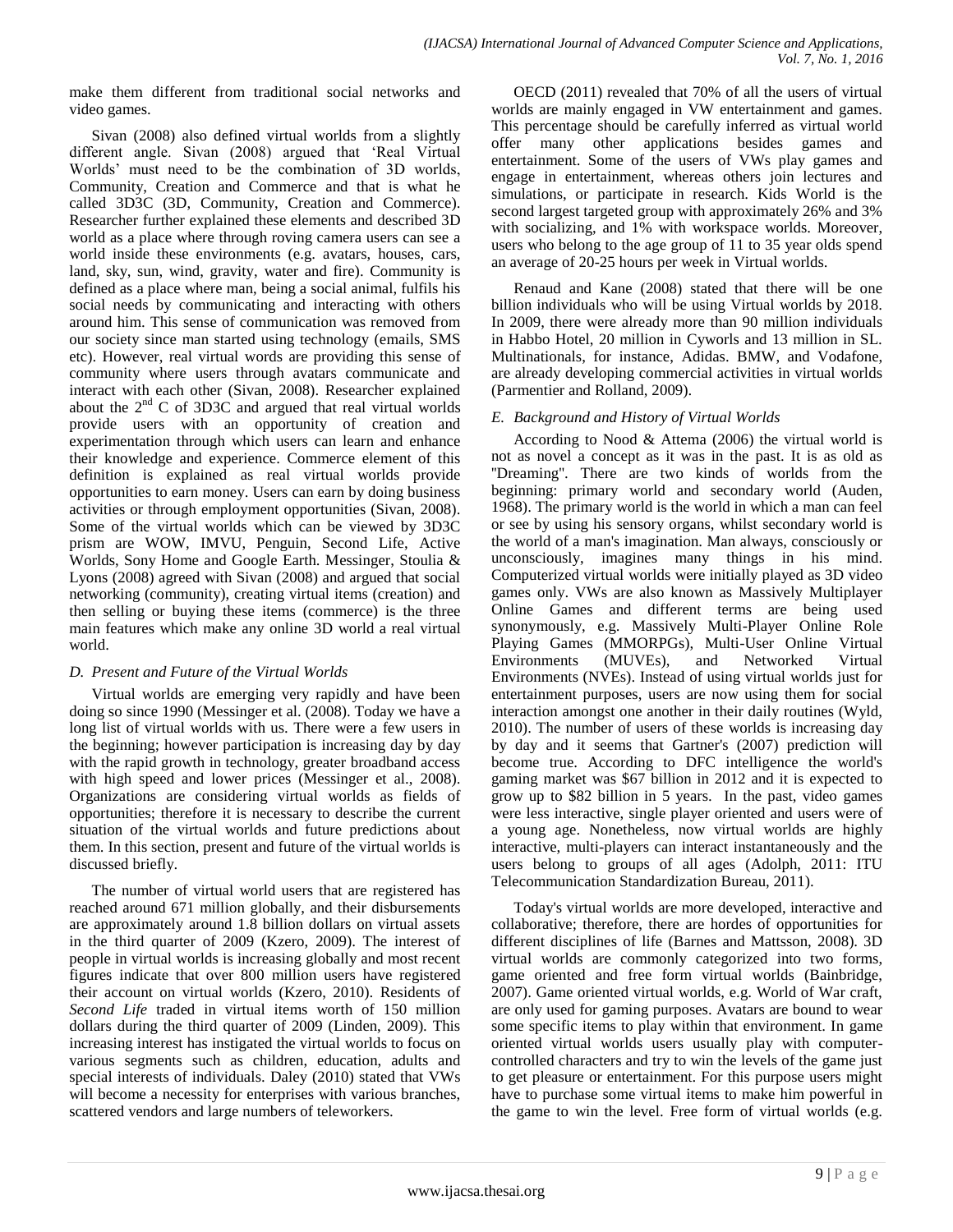Second Life) are totally different in nature, as users are not there to play games but are free to perform most of their real life activities. Free form VWs are more close to the real world; they are also known as open virtual worlds (Messinger et al., 2008). People buy and sell different kinds of applications, such as virtual apparels for their avatars, lands, islands, virtual vehicles and many more items. They can do many activities within these virtual worlds that are more simulative than the real world.

## *F. Parents of Virtual Worlds*

Sivan (2008) argued that real VWs came into being by the happy marriage of two technology based concepts. Sivan (2008) posited that father concept of the virtual world is ‗Virtual Reality' and mother concept is ‗Gaming Worlds'. However, these worlds are not based merely on these two concepts but also on economy, sociology, business, law, biology, computer science and mathematics (Sivan, 2008). Messinger et al. (2009) agree with Sivan (2008) and believe that online gaming and social network led to today's virtual worlds.

Sivan (2008) defined virtual reality as a computer based environment which provides *immersion, interaction and imagination* to its users. He further argued that the concept of virtual reality is not new but it has been there since 1962 and was initially used only by the armed forces for training purpose (Sivan, 2008). Sivan (2008) said that if the father of the VW is virtual reality then no doubt the mother is Gaming World. Messinger et al. (2008) also posited that antecedents of the virtual worlds are gaming worlds. Gaming worlds are known to the world since 1978 and the first multi user game was MUD (Multi User Dungeon). MUD is a well-known first multi user game but it was without graphics and was totally based on text (Bartle, 2004). Other well-known gaming worlds are determined below (Bartle, 2004 and Sivan, 2008).

*Ultima on-line:* It was first 3D graphical gaming world that had registered highest number of users in year 1997. However, it was not free and users had to pay \$9.95 per month.

*EverQuest:* Founded in year 1999, it was the 1st game which allowed the user to move along the camera inside the game to see around its avatar. However, in past the user was not provided with this option by other games and avatar's eyes used to be fixed. EverQuest provided the sense of social networks where users played and shared with friends making it a unique game.

*Sims on-line:* Developed in 2002, it was the first game which allowed users to create the contents. It allowed creativity in 3D construction.

*Word of Warcraft (WOW):* Founded in year 2004, the game has millions of users today and every user is charged \$10 to validate his or her membership. It is a gaming world which not only provides users with gaming opportunities but also with business opportunities.

*Second Life:* Second Life also known as SL, introduced first time in year 2003, attained immense exposure and media coverage in 2006. This is the 1st gaming world in which users are provided with all in one i.e. community, creation, and commerce. Such kind of gaming worlds come under free-form of virtual worlds (Bainbridge, 2007).

## *G. Avatar*

In virtual worlds a physical simulated environment is presented through electronic environment where users show their presence by unique characters known as avatars. By means of which, more people interact with one another as well as with the environment. Though an avatar is an electronic presence of the user inside the virtual world, it has much resemblance to a real human being (Melancon, 2011). Taylor (1999) found that users perceive these digital bodies not only as electronic representatives, but also as true bodies controlled through keys under their fingers. Barnes & Mattsson (2008) defined the word avatar and suggested that it is derived from the Sanskrit word 'Avatara' which means 'Descent' and in general it is refer to the representation of an entity (Jin  $\&$ Sung, 2010).

However, today the word 'Avatar' is being used to describe the virtual presence in the virtual worlds. Second Life, a leading virtual world, was the first to use this word for virtual presence of the users (Lee & Warren, 2007). Each user is free to customize its avatar (social presence) and can shape it to his/her real world's appearance. In addition, it is possible to shape the avatar into any mythical creation. Avatar's each and every part of the body could be customized, e.g. he can increase the height of his avatar to show his real world's appearance. Moreover, skin complexion, eyebrow, hair length, hair style, colour, and chest size etc. could also be customized. In addition, users can show their race and ethnical belonging by customizing their avatar (Jin & Bolebruch, 2009).

Jin and Sung (2010) focused on avatars by marketers' perspective and argued that these 3D avatars in 3D electronic environments could be used by marketers as a marketing communication tool and as a media for building brands in virtual worlds. And it is no more future as real world companies are already using these *Avatars* in virtual worlds for the sake of marketing communication and brand-building (Komiak, Wang & Benbasat, 2005; Holzwarth, Janiszewski & Neumann, 2006; Komiak & Benbasat, 2006; and Wang & Benbasat, 2008). Jin and Sung (2010) further argued that marketers can use avatars in a retail environment to increase its effectiveness.

One of the causes of lack of shoppers trust on online stores was the absence of face to face interaction; however this dispute has been resolved by the presence of avatars in 3D virtual stores (Aldiri, Hobbs, & Qahwaji, 2010; and Alves & Soares, 2013).

Online business organizations already had knowledge that human or some kind of apparent relationship is important to build some meaningful relationship with their customers (Qiu & Benbasat, 2005). Therefore, presence of avatar (face to face interaction) is giving a huge comparative advantage to virtual worlds over traditional web stores. Presence of the Avatar in a 3D virtual reality retail environment also provides greater satisfaction and better attitude towards the product (Holzwarth, 2006).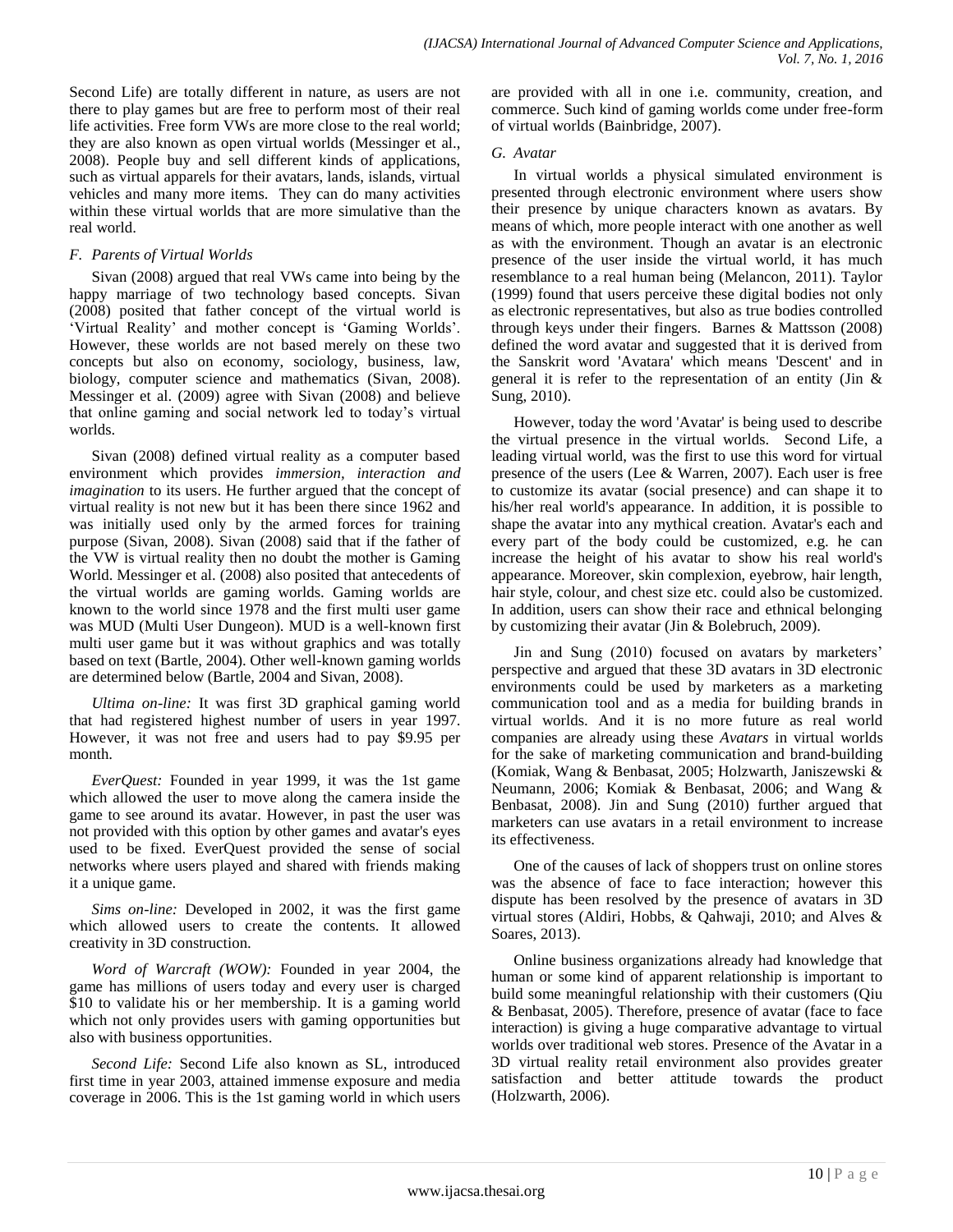#### III. BUSINESS OPPORTUNITIES IN VIRTUAL WORLDS

Computer based virtual worlds are known since 2003 and they are rampant nowadays (Shen & Eder, 2009). As mentioned earlier VWs were initially used for merely the gaming purpose however, lately marketers found huge business opportunities in them. Hemp (2006) agreed and argued that a large number of users is engaged with loads of intangible things in VWs e.g. virtual businesses, learning, social groups where residents keep busy in various social activities that range from dancing parties to Christmas celebrations. Therefore, VWs are providing the real world businesses with a gigantic opportunity to market their business inside virtual worlds (Hemp, 2006). Further, Fletcher (2008) reported that in year 2007 there were 14 million accounts alone in Second Life (one of the leading virtual world) while the number of accounts later hit 21.3 million worldwide (Melancon, 2011), as it is an established fact that the marketer goes where the consumer goes. Furthermore, VWs have become extensively important technological tool for the marketers and advertisers to market their product or service in it (Hemp, 2006). Therefore, in order to chase and target the right consumers, marketers began exploring business opportunities within these unique 3D worlds.

One of the research posited that in year 2020 VWs would be as common as world wide web is today (Rawlinson, 2007), a large number of residents attracted businesses to show their presence in these worlds and to target their potential customers. That is why; IBM purchased a private island in Second Life (SL) and showed its virtual presence in April 2006 to promote its brand among its customers and partners (Fletcher, 2008). The IBM's virtual island consisting of 12 islands complex including healthcare and Code Island, aimed at showing the demo of the products and to present lectures on software engineering. The real world (RL) companies already present in these virtual worlds are IBM, Dell, Sun Microsystems, Nokia, Sony Ericson, Coca Cola, Microsoft, Toyota, Mercedes, Adidas, Reebok, BMW, L'Oreal, and American Apparel etc. These global companies aim at increasing their brand awareness in VWs to increase the purchase intention of customers in the real world.

### *A. How Can Real World Businesses Use Virtual Worlds as a Communication Channel?*

The significance of this emerging channel of virtual worlds has been discussed by one of the researches on interactive communication channels (Dad, 2012). Research has pointed out that though the academic researchers did not attach substantial value to this channel, the big brands like Toyota and Reebok have already set off their virtual presence in these worlds. It is thus highly recommended to investigate and explore these VWs in context of their importance for real world businesses and to know that how this emerging communication channel could be used for marketing, branding and advertising the real world products and services (Dad, 2010).

Real world businesses can widely benefit from these VWs especially for advertisement purposes. Kaplan & Haenlein (2009) stated that virtual worlds could be used in four different ways by real world businesses to advertise their products or services. These four ways of advertising and communication business are briefly explained below:

- Flagship Stores: Virtual presence of Real world companies in VWs can be shown by setting up their virtual flagship stores. In these virtual flagship stores companies can create, sell or test their real world products by the provision of real world's resembled products. One of the big brands from the automotive industry; Toyota already has a virtual store in one of the well-known virtual worlds i.e. Second Life. In past Toyota had launched the virtual edition of its real world Scion xB model for advertising and testing purpose.
- Buying Advertising Spaces: VWs can be used by the Real world companies for advertising purpose through buying advertising space in virtual malls in the same way as they do in the real world or online web sites e.g. Banners and Billboards etc. There are many companies (e.g. MetaAdverse) working inside the VWs as advertising agencies who buy and sell advertising spaces for the real world businesses and also manage ads for them hence earning huge money. MetaAdverse makes money by letting virtual spaces for advertisement to the real world companies. The real world companies are charged by this company for advertising their brands in VWs. Not only does MetaAdverse advertise the real world's businesses within VWs but also tracks those advertisements to view and provide information regarding their effectiveness. Canada IMAX used this way of communication to advertise the Harry Potter Saga. This way of advertising is proven by research to be cost effective and cheaper as compared to the traditional online advertising on traditional websites.
- Buying Advertising Spaces: VWs can be used by the Real world companies for advertising purpose through buying advertising space in virtual malls in the same way as they do in the real world or online web sites e.g. Banners and Billboards etc. There are many companies (e.g. MetaAdverse) working inside the VWs as advertising agencies who buy and sell advertising spaces for the real world businesses and also manage ads for them hence earning huge money. MetaAdverse makes money by letting virtual spaces for advertisement to the real world companies. The real world companies are charged by this company for advertising their brands in VWs. Not only does MetaAdverse advertise the real world's businesses within VWs but also tracks those advertisements to view and provide information regarding their effectiveness. Canada IMAX used this way of communication to advertise the Harry Potter Saga. This way of advertising is proven by research to be cost effective and cheaper as compared to the traditional online advertising on traditional websites.
- Sponsoring an Event: As mentioned earlier in this paper, the VWs are used for variety of social events i.e. dance parties to religious practices like Christmas and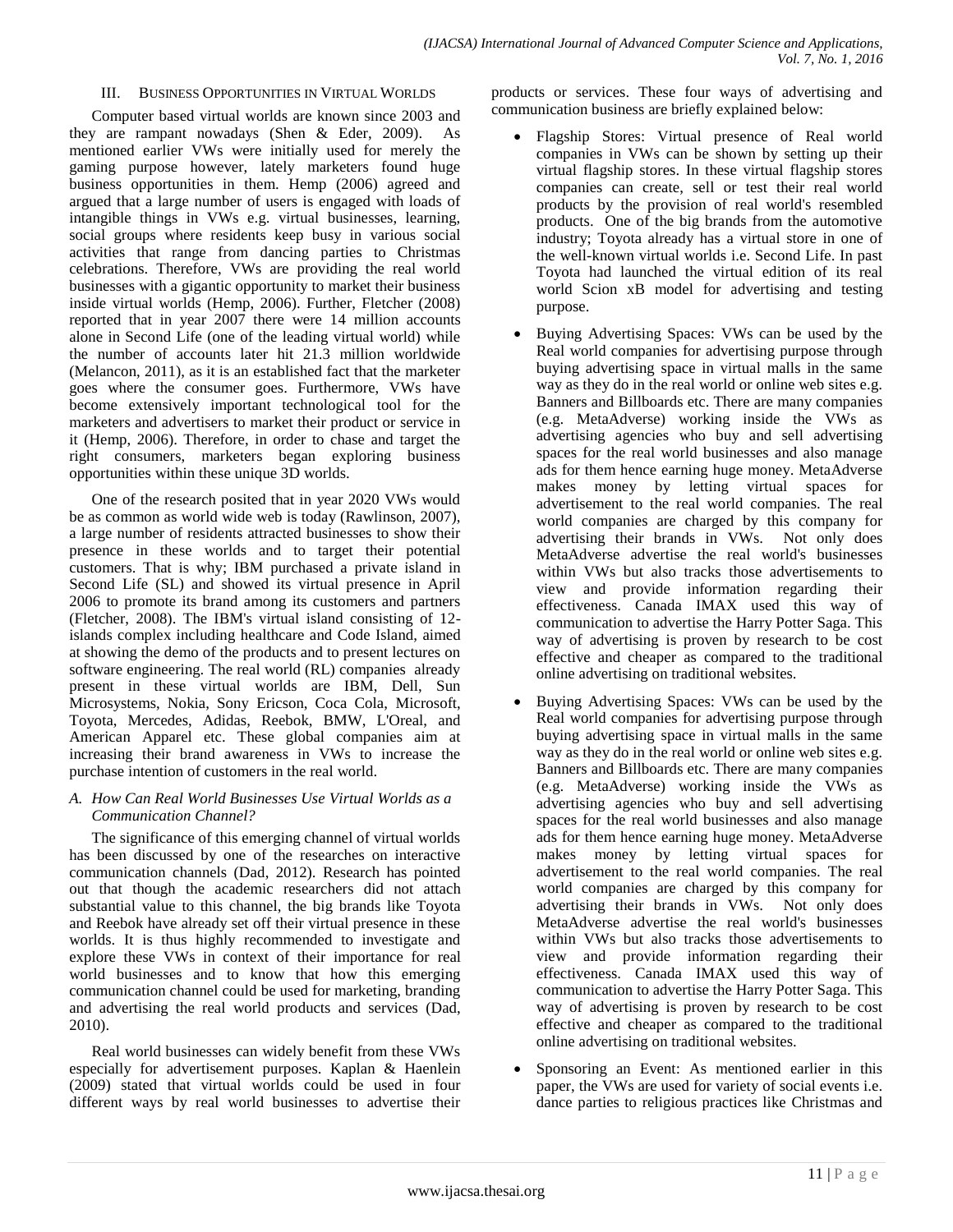Hajj Pilgrimage. Therefore, these events can be sponsored by the real world companies for promoting their real world brands. This method of promotion has already been practiced by one of the British newspapers; Guardian, when it sponsored *Secondfest* i.e. a music festival inside the Second Life.

### *B. Press Release of Virtual Activities*

Companies can also give the press coverage to their activities in virtual worlds. Its positive impact has already been proven in research.

There are four different modes of advertising in virtual worlds specifically in SL (Barnes, 2007). These modes include placing a 3D object as Reebok did by placing virtual shoes in its virtual retail store in Second Life (SL), advertising through virtual static billboards, playing ads through multimedia in virtual worlds and through cross-promotion by dancing and camping in virtual malls and casinos etc.

Advertising is always considered crucial for e-marketing promotion (Hemp, 2006; and Sharma, Bakou & Lijuan, 2012). Other researches also explained the pivotal role of advertisement and promotion for any business and posited that virtual worlds, especially Second Life, could be considered a very favourable interactive communication channel (Hedley, 2006; Sharma et al., 2012; Dad, 2012; Messinger et al., 2009; and Hassouneh & Brengman, 2011)

For companies, one of the major attractions to use virtual worlds for E-marketing is promotion and branding (Hemp, 2006; Messinger et al., 2009; Dad, 2012; and Sharma et al., 2012). These aforementioned researches have explored the VWs and the business opportunities within these worlds. It is found that advertisement is one of the major benefits that companies can enjoy by using VWs. Since Communication plays imperative role in the success of any business therefore, VWs provide the residents with a unique and highly flexible platform for the interactive communication in addition to a new channel for the effective two sided communication between companies and potential/current customers. Word of mouth has always been an effective form of advertisement therefore; companies can use VWs for brand promotion through word of mouth and blogging.

VWs can also be used by the Real world companies for advertisement and promotion of their brands and vast range of products or services in variety of ways. Some useful means to fulfill the promotional needs of real world companies through virtual worlds are discussed below:

- Real world companies can create their virtual stores or islands within these VWs to promote their brands and vast range of products. Many real worlds' big brands have already shown their presence in these 3D VWs e.g. Dell, Toyota, Adidas etc.

- Since VWs do not have any geographic boundaries so; customers from all around the world could be gathered at one specific place in them where companies can communicate with their potential and current customers simultaneously. This was something impossible without the existence of VWs. Companies can promote their newly launched product or get feedback for their existing products or give virtual product to their customers for test marketing.

- Virtual worlds are much synchronous therefore; an effective communication could be expected between companies and customers.

- A large number of populations could be targeted through virtual worlds therefore; these worlds could be considered as a new interactive communication channel and an alternative to TV and Web advertisements.

- As VWs are cost effective and most interactive communication channel therefore; Small and Medium Enterprises (SME) can benefit immensely by targeting and persuading large number of audience at one time with comparatively meager cost.

- SMEs can also use virtual magazines and newspapers as an alternative to the real world print media. In VWs an ad which normally reaches to 25,000 SL residents on virtual magazines or newspapers costs about \$11 (Second Style, 2008).

# *C. Retailing in Virtual Worlds*

Virtual reality retail stores gave a new concept to the retail industry. Virtual reality retail (VRR) stores are the stores present within these 3D VWs, some of which are freebies and some that are really costly. The virtual world has provided businesses with a new opportunity to market and sell their products. Virtual worlds (e.g. Second Life) are offering an alternative, improved, and quite potential medium to the consumers where they can shop for their virtual lives by paying with virtual money (e.g. Linden Dollars in Second Life). In the same way consumers can also buy for their real lives, but this is just at an introductory stage at the moment (Vrechopoulos et al., 2009).

Unlike web retail stores where many components of traditional retail environments are absent, e.g. Social Factor, the VRR stores that are made up of computer graphics provide a real world simulated environment. VRR stores, like real world stores, are constructed with walls, colours, lighting, instore music, floors, shelves, layout and design. One of the components of a retail store's environment is social presence, i.e. presence of other customers or employees.

VWs are providing real world retailers with a unique opportunity to set up their retail business inside these virtual stores (Kaplan & Haenlein, 2009), but the concept of retailing in VWs is quite different to that of traditional web 2.0 technology. If traditional online stores are analysed, many discrepancies will be found, for instance the products' images placed on traditional online stores are not true representation of the real product (Keeney, 1999). Moreover, whilst visiting traditional online stores there is a feeling of loneliness and inadequate interaction with other customers (Wang, Baker, Wagner & Wakefield, 2007). This is not the case with VWs as they provide the customers with a real environment. The retail stores are built with 3D electronic environment where all the products are 3D electronic objects that closely resemble the real world product. Moreover, the visitors of VRR stores can also interact with one another (Kaplan and Haenlein, 2009).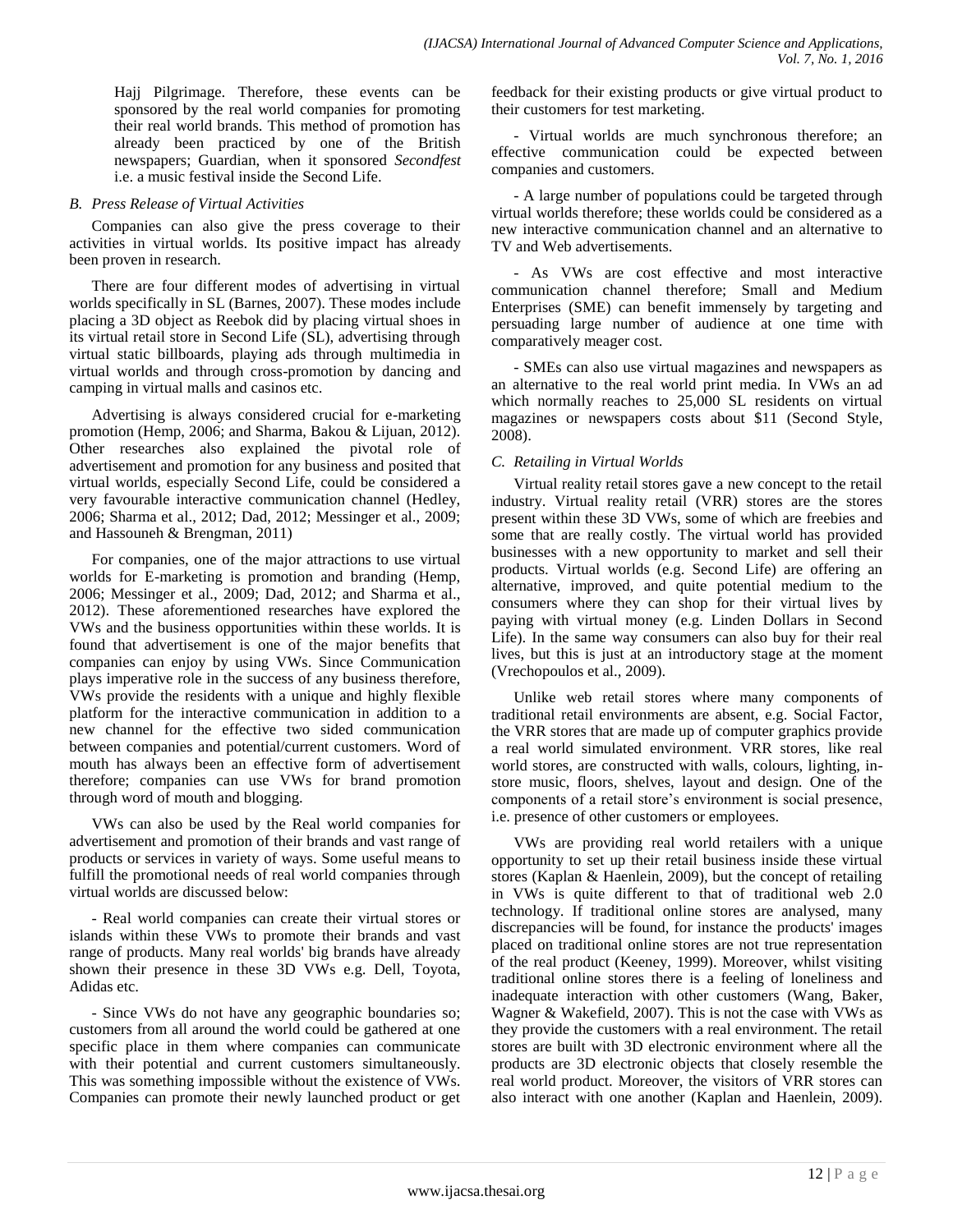Virtual reality retail stores are the most appropriate representation of the real world stores, which could enhance a company's branding and advertising campaigns. It has also been proven through previous studies that this 3D object placement in VWs has a very positive impact on users' intentions to purchase the same product in real life (Schlosser, 2003 and 2006).

Kukreja and Humphreys (2014) argued that in traditional online stores, goods or services were shown on 2 dimensional flat interfaces where shoppers were not able to see a 3D view of the product. Moving inside the traditional web stores was known as ‗scrolling down or up'. Kukreja and Humphreys (2014) determined that 3D virtual reality retail stores are the substitute of 2D web stores. They are far better than web store and shoppers can move around the stores by walking, flying or running with the help of their avatars. There is no more navigational difficulty in 3D VRR stores which shoppers were facing in traditional web retailing (Kukreja and Humphreys, 2014).

## *D. Applications of Human Resource Management (HRM) in Virtual Worlds*

Kaplan and Haeinlein (2009) have discussed in detail that the application of Human Resource Management (HRM) in VWs is possible along with marketing implications. *TMP Worldwide Advertising & Communications* is a service provider company that is already involved in recruiting employees from virtual worlds. Recruitment from VWs could be more helpful for technology oriented firms for instance T-Mobile and eBay because in this way they can have more technology oriented employees.

However, in many cases such recruitment could not be very effective rather many risks are associated with it. A few risks are mentioned below:

- Companies could not generate a large number of populations in VWs as it is a new technology and only a few people are familiar with it.

- Applicants like to be contacted in a more traditional way and they might take virtual recruitment messages as a spam.

- There is a risk of fraud for the companies as they cannot see the real person behind the avatar.

Besides many risks companies can still use VWs for recruitment process. It is recommended that companies should not conduct interviews in VWs though they can post advertisements for vacant positions at any relevant event in virtual worlds.

# *E. Marketing Research in Virtual Worlds*

Another interesting application of the virtual worlds for real world businesses is to use them for marketing research. There are two major reasons to use VWs for marketing research. It costs very low as compared to the marketing research in real world (Kaplan and Haenlien, 2009). Secondly, a large number of consumers ready to be queried, analyzed and understood could be approached at a single platform (Messinger et al., 2009). 33% reduction of cost while conducting research in virtual worlds is already proven (Kaplan & Haenlein, 2009). Companies are currently researching in VWs to observe the attitude, motivation and behaviour of the residents.

Companies are also researching in VWs for product testing and then modification on the basis of feedbacks they receive (Messinger et al., 2009). For instance, Toyota got its virtual island in Second Life where it sells virtual Toyota car for 300 Linden Dollars which costs about 1 real U.S dollar to the customer after which the customer drives and shows it off to his/her virtual friends and then customizes that car as per his/her choice and need. The customer then gives feedback to real life Toyota engineers. Later in compliance with the customers' feedback the company modifies the real world's model. Another example of test marketing is discussed by Kaplan and Haenlein (2009) when *Starwood Hotels & Resorts*, a real world hospitality company, decided to build a new building for their Hotel in real world, it first built the virtual building of the proposed design in Second Life and then invited Second Life residents to visit it and give feedback. Later, the company made many modifications in its real world's design on the basis of resident's feedback in Second Life.

Hence real world companies are highly recommended to use VWs for market research, testing and innovation.

## *F. Internal Process Management*

Kaplan & Haenlien (2009) posited that virtual worlds can be used to manage the internal processes of companies e.g. virtual meeting with employees & business partners, and also for knowledge sharing. Cases of Cisco, IBM and Crown Plaza Hotel chain should be analyzed by the real world businesses to review how these companies managed their internal processes through virtual worlds (Kaplan & Haenlien, 2009). Cisco has built two virtual islands in Second Life where its employees are provided with an opportunity for formal meetings. Moreover, Cisco has also provided its employees with virtual code of conduct. Similarly, IBM is managing its internal processes through Second Life. It has twenty four islands inside this virtual world. One of the greatest real world hotel chains known as Crown Plaza Hotel has also established its virtual presence in Second Life where it offers customers to book the meeting rooms in virtual Crown Plaza hotel in exactly the same way as they do in real world in United States, England and Switzerland.

These examples could be the benchmark for other real world companies for they can also manage their internal organizational processes through VWs in almost no time at very cheap cost. If a company's CEO has to meet his partners, with the help of VWs he needs not to travel all the way around the world wasting money and time. He can meet his partners in VWs with very effective time and cost. Real world companies are highly recommended to review the above mentioned cases and adopt virtual world technology as a core business application to reduce the cost and time for internal processes management.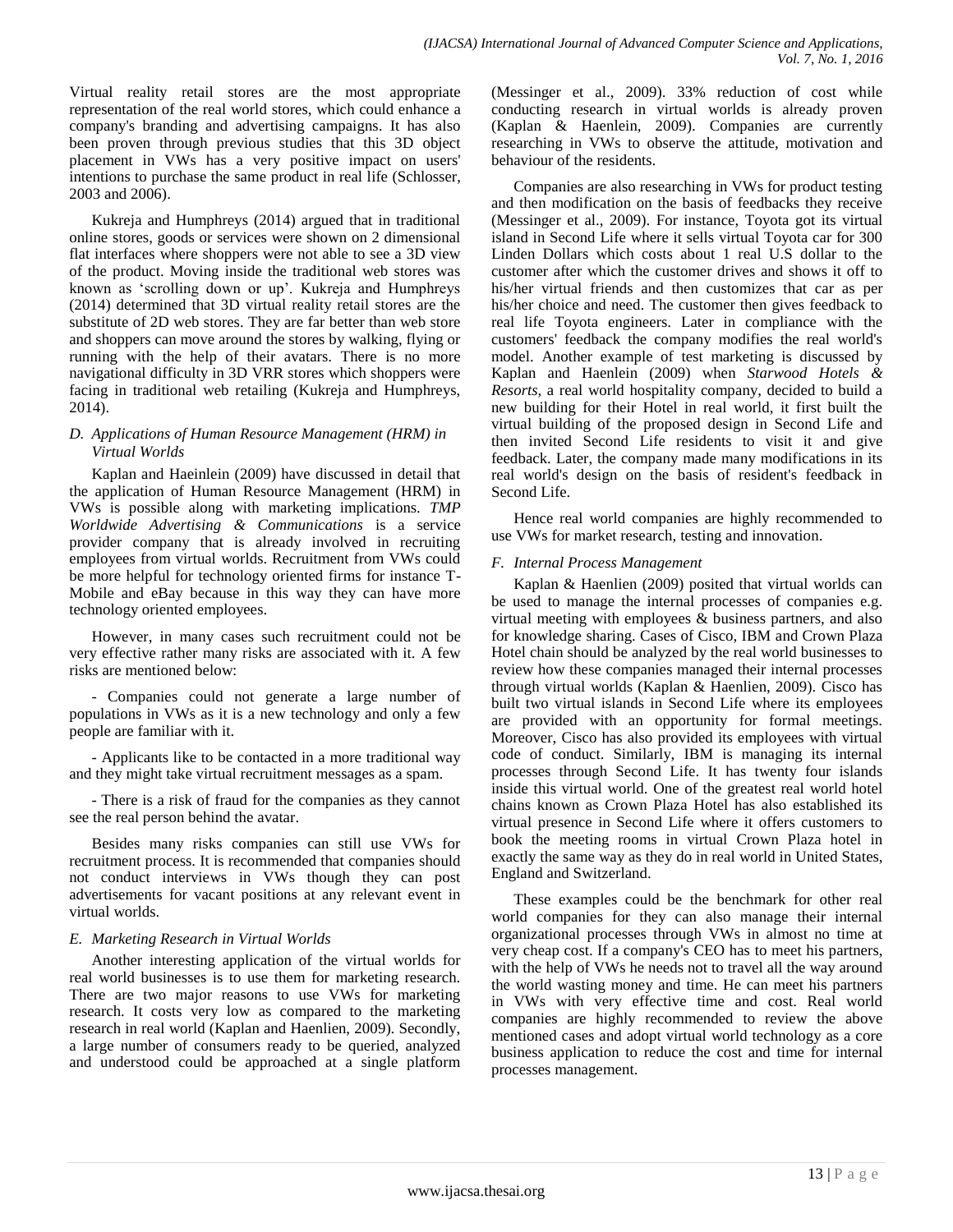### *G. Risk and Challenges for Real World's Businesses in virtual Worlds*

Along with many benefits there are certain risks which companies might face while setting up their business in VWs. Some of the risks and challenges for real world companies in virtual worlds discussed by the academic researchers (Hemp, 2006; Kohler, Matzler, & Fuller, 2009; ) are mentioned below.

- There could be some technological constraints for all the organizations considering to show their presence in VWs but do not have up to date computer systems. It is evident that VWs need updated hardware and software to run. So, it could be a big challenge for organizations to jump in virtual worlds before updating their computer systems.

- Virtual worlds have some technological issues like sudden breakdown while using them which could cause data loss for the companies. However, VWs are getting more sophisticated day by day and this problem does not seem to be faced by users in near future.

- Another risk for the companies in virtual worlds could be the recruitment of an employee whom they do not know at all in real world, who could be any one else behind his or her avatar and thus could damage company's brand name in virtual worlds.

- Companies cannot sign a contract within VWs as law codes are not yet completely formulated and implemented.

## IV. LEARNING AND TRAINING POSSIBILITIES IN VIRTUAL **WORLDS**

Porter, Weisenford & Smith (2012) mentioned that in a few recent years many companies have joined virtual worlds to train their employees as VWs provide them with a very cost effective environment for training. Virtual worlds provide a simulated real world's environment where users can do almost all the real world activities including buying, selling, constructing buildings, dancing, clubbing and even learning and training. Many universities and institutions including Harvard University have already built virtual campus inside these metaverses.

Besides many other challenging objectives engagement, interactivity, experimentation and idea generation remain the most challenging for the education sector and even these objectives became more challenging and imperative after the introduction of online course formats (Brenda, Nah & Siau, 2008). Though to meet these challenges, instructors from education sector have already used, analyzed and examined Wikis and Blogs (Guru and Siau, 2008) but these technologies were not as interactive as 3D virtual worlds (Brenda et al., 2008). In 3D virtual worlds residents are free to interact and engage with one another; moreover they are enabled to create any kind of space they imagine, hence they can perform many experimental activities (Brenda et al., 2008).

Virtual worlds are not fruitful for businesses merely but also for many other fields like hospitals, armed forces and educational sectors. Researchers have explored the usefulness of virtual worlds in educating students through modern and innovative ways (Shen and Eder, 2009; Wagner, 2008; Sarah, 2009; and Belei et al., 2011), distance learning and also for medical and health education (Boulos et al., 2007). In VWs students can go in virtual class rooms where they can interact with one another via text and voice chat options; moreover, they can share and submit assignments using file transfer option. It has been proven through research that VWs could possibly be used by medical, health trainers and libraries in novel ways (Boulos et al., 2007). If used for education and training purposes, VWs would be highly beneficial. Some of the advantages are as follows (Brenda et al., 2008):

- VWs provide the students with a risk free environment for learning where they can share knowledge at very low cost.

- VWs provide the residents with enhanced collaboration and communication where not only can they communicate in real time but also experience a sense of real presence (through avatars) which was absent in traditional internet based learning.

- VWs have not only been credited for providing high engagement where users can learn more with less mental efforts but also for enhancing interest and motivation towards learning.

- Moreover, in VWs institutes can arrange visits of students to all those environments and situations not possible to be visited in real environment, such as a place already vanished in a disaster or a situation perilous to be visited or experienced in real life.

At first IT converted Stone Age world into global village and now this dramatic development and change in IT and internet has transformed this global village into a super global village. Now companies do not base merely in a single town, city or country but they spread their business all around the globe. At present though companies have employees from all around the world belonging to different cultures and countries but still they want to train them all at equal standards. Porter et al. (2012) discussed Veteran Health Administration's (VHA) *Disaster Emergency Medical Personnel System* (DEMPS) whose employees are geographically scattered however, DEMPS needs to treat and train all the employees equally so that they could perform unanimously as a team moreover; organization also needs its employees to be trained for some real situations that could not be created unless a real disaster happens. Therefore, Porter et al. (2012) examined virtual worlds for two years to test whether these metaverses provide an ideal required environment where DEMPS can train all its employees even if they are geographically scattered. Researchers undertook a study and found that virtual worlds provide an environment which ideally addresses all the challenges, since the employees can get together at one virtual place where they can communicate, collaborate and learn at same standards and patterns, besides it is possible to create variety of scenarios and settings where employees can experience and learn how to handle such situations if confronted with in real world.

# *A. Virtual Worlds in Education*

Virtual worlds are not only providing opportunities for businesses but also to the academics and students to fulfill their learning and teaching needs (Eschenbrenner et al., 2008;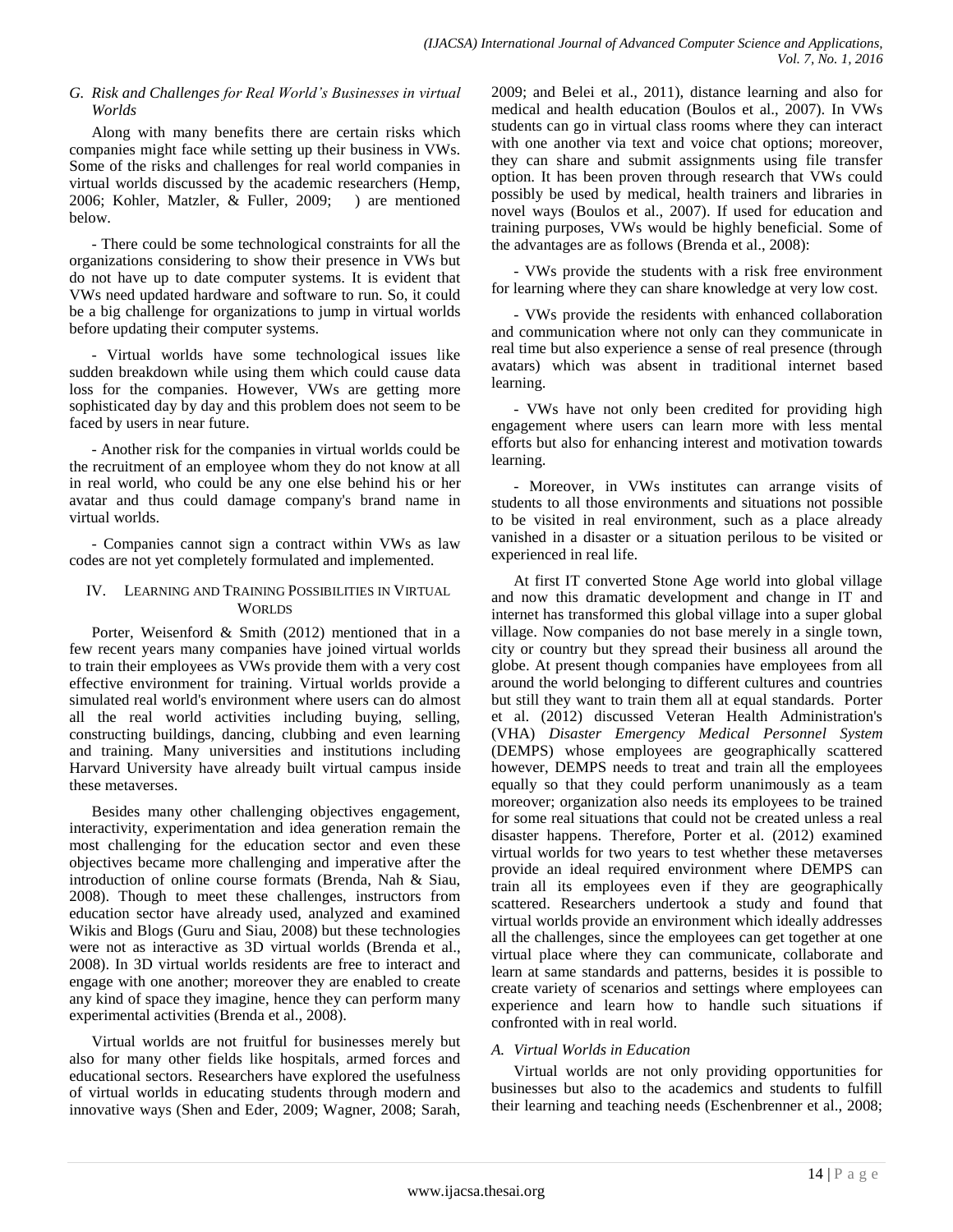Boulos et al., 2007; Belei et al., 2011; and Shen & Eder 2009). Academics have always been trying to achieve engagement, interaction, collaboration, experimentation and idea generation as common objectives but it remained challenging to achieve all of them simultaneously (Eschenbrenner et al. 2008). It became rather more difficult after the courses moved to online formats. However, many academics tried to overcome these challenges by means of different online technologies such as Blackboards, Wikis and blogs (Guru and Siau, 2008) but still there are many barriers in achieving these objectives by using the above mentioned technologies.

However Eschenbrenner et al. (2008) noticed that these fore mentioned common objectives could be achieved online by using 3D virtual world technology. Guru and Siau (2008) supported virtual world as a potential place for learning as many users can simultaneously log in from different locations of the world and interact with one another at same time. Researchers further argued that these virtual worlds also provide their users with an opportunity to create a customized environment which fulfils their demands of a particular course work (Eschenbrenner et al., 2008). In these VWs either simulating real world's environment could be created to interact and explore, or an entirely new environment could be built to achieve engagement, interaction, collaboration, experimentation and idea generation objectives experimentation and idea generation objectives (Eschenbrenner et al., 2008). Researchers additionally motivated all the users to visit the *Second Life Education Wiki* and *the Second Life education (SLED) Listserv* to get to know about the educational opportunities in the Second Life (SL). Guru and Siau (2008) agreeing with Eschenbrenner et al. (2008) posited that schools and colleges can go beyond the conversational mode of teaching by using virtual worlds where students could learn more effectively by enhancing their practical experiences within these VWs.

Wagner (2008) also wrote about the learning and teaching experience in virtual worlds especially in Second Life (SL). He arranged a course called *'Virtual organization and global teamwork*' in Second Life and assigned a task to each group of 5 students. Each group was given U.S \$12 i.e. equal to 3,000 Linden dollars and then was asked to build virtual companies and generate the revenue. Wagner (2008) argued that teaching and learning experience of both students and teacher was more than expected. Students produced interesting work through this task which demonstrates their high level of explicit and tacit learning. Moreover, they also generated revenue through their virtual activities on second life though the generated revenue was not enough, as the exchange rate between Linden Dollars and U.S dollars is not that high and on top of it that activity was just for short span of time. Wagner (2008) had a great teaching-learning experience in virtual world thus he concluded that these worlds are offering a unique platform where teaching-learning objectives could be achieved effectively. Moreover, virtual worlds are offering a unique environment which is potential for multi-disciplinary courses. Wagner's (2008) study confirms Guru and Siau's (2008) study in which they proclaimed that VWs could be a source to improve the quality of learning experiences. Guru and Siau (2008) posited that the users' perception of control leads them to get engaged within the environment more easily therefore,

virtual worlds are more suitable places to get students and instructor involved in it to practice their theoretical knowledge into practical experience.

Along with Wagner (2008), Eschenbrenner et al. (2008) also mentioned some of the opportunities on hand for education sector in Second Life. Eschenbrenner et al. (2008) opined that *simulations* and *visualizations* that are not feasible in reality; are the top ranked capabilities of virtual worlds which could be integrated to fulfill educational purposes. Moreover, virtual world environment fosters innovation and real time communication which encourages educational opportunities within these worlds (Eschenbrenner et al., 2008). Researchers further cited Second Life (2008) as the most suitable 3D world for educational activities. Eschenbrenner et al. (2008) referred to some major features of Second Life which could foster educational activities in it. These features include distance learning facilities, simulation along with interaction and visualization opportunities. In addition, SL could be used for virtual training, seminars and conferences. Virtual worlds could also be used as land of experiments where new ideas could be tested and security could also be assured by purchasing private islands for experimentation purposes (Second Life, 2008 cited in Eschenbrenner et al. 2008). Boulos, et al. (2007) also approved the Eschenbrenner et al. (2008) investigation about the potential of Second Life for educational purposes and argued that many virtual conferences have already been held or going to be held in Second Life. The above quoted examples evidently prove that virtual worlds and especially free from virtual worlds like Second Life could provide another platform for learning.

Shen & Eder (2009), like the fore mentioned researchers, investigated these immersive virtual worlds and tried to explore their potentiality for educating students. Their research demonstrated that along with many other activities virtual worlds are providing a useful platform for learning. In this study researchers aimed at investigating the students' intention of using VWs for fulfillment of their educational needs. Shen & Eder (2009) tested Technology Acceptance Model (TAM) and tried to find out the intention of those students who are already using Second Life in MIS courses. The research determined that if students are well expert in computing and have computer playfulness, their '*perceived ease of use'* fosters their intention to use Second Life.

# *B. Use of Virtual Worlds in Marketing Courses*

The above discussion about uses of VWs for education purposes demonstrates that the virtual world is useful only for the students studying computing, information system or gaming but not for the business students. It poses as if merely computing and information system students need their theoretical principles to be applied in practical field. Guru & Siau (2008) claimed that possibility of gaming in virtual world is not an end whereas, this is just a beginning and further development in the VWs would reconceptualise and restructure our entire education system.

It is true that for many decades' business studies especially marketing studies have been focusing on theoretical principles only but ignoring the practical experiences and the development of all those real skills which students would need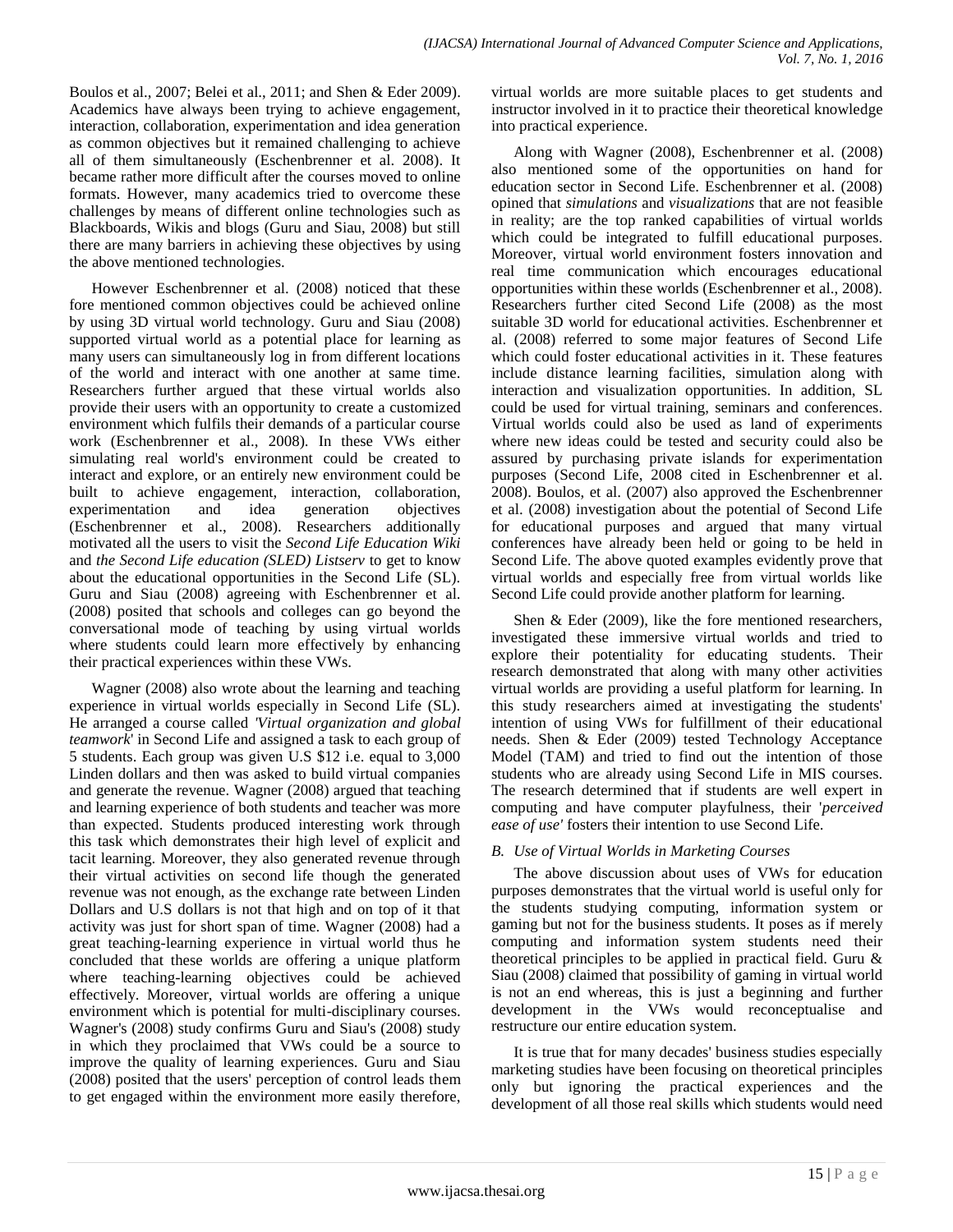imperatively when they start their career (Belei et al., 2011). Elam and Spotts (2004) argued that it is truly difficult to simulate real marketing situation through textbooks and class room lectures only and this need is really important to be fulfilled for all marketing courses especially for advertisement and brand management.

Belei et al. (2011) argued that though the lecturers have been trying to fulfill this need of students by assigning those projects but still a huge gap between theory and practice persists. Researchers, after careful analysis of virtual worlds, argued that virtual worlds could be used to enhance students' experience, set up a real scenario and provide countless activities for experimental learning. Further arguing researchers determined that using virtual world is an innovative solution to integrate theory and practical experience (Belei et al., 2011).

As virtual world is suitable place for experiments and wide range of experiences therefore, researchers took benefit from it by assigning branding project to undergraduate students and asking them to develop and practice the branding strategies of their particular brand (Belei et al., 2011). Belei et al. (2011) claimed that through this activity students learned how to practice theory into real market. Though use of virtual worlds for academic curricula still has some limitations but overall it could be much useful and beneficial to both students and teachers. At the end Belei et al. (2011) concluded that virtual worlds are useful for business students to enhance their practical knowledge especially for branding and advertising students.

# *C. Some Other Examples of Learning Experiences in Virtual Worlds*

As mentioned earlier technology and internet have achieved that level of sophistication and capability which has changed the whole human cognition process (Haeckel, 1988). Educational institutes are also trying hard to synchronize with this level of technological advancement, therefore constantly exploring and adopting new technologies to get the classrooms online (Erickson and Siau, 2003).

Boulos et al. (2007) discussed some examples of training and educating in Second Life. Researchers argued that there are number of medical and health education projects going on in Second Life. Some of the examples discussed by researchers are presented here.

*Ohio University Nutrition Game:* Ohio University started a training project in Second Life to educate visitors about the fast foods and their impacts on health. This project was named as 'Nutrition Game' in which users were to choose different eating styles for their avatars and they got more points if food caused good impact on the health of their avatars and less or minus points if the eating style did the contrary job. The main objective of this project was to train users to choose the healthy diet plan.

*Healthinfo Island:* Another example of medical training and education on Second Life discussed by Boulos et al. (2007) is about *Healthinfo Island*. This island was solely funded by US National Library of Medicine, also known as NLM, with US \$40,000. Its sole aim was to provide the users

with all the required information about health. This project was started in collaboration with Alliance Library System (ALS), the University of Illinois Library of the Health Sciences-Peoria, the Centre Groningen in the Netherlands and TAP information Services. During the project one to one information, health advice and support was provided to the Second Life residents.

*Virtual Neurological Education Centre (VNEC):* The institutes of UK have also started considering virtual worlds for training and education purposes. Virtual Neurological Education Centre is a virtual education centre developed by University of Plymouth, UK in virtual world whose purpose was to provide the VW residents with information about the neurological diseases, disabilities and their symptoms. Moreover, it aimed at providing the patients suffering from neurological disabilities with a unique platform where they could get support, information and psychoanalysis trainings.

# *D. Benefits of Using Virtual Worlds in Education*

If educators adopt VWs into their education systems, many benefits are expected by the researchers. Some of the potential benefits of adopting VWs for education and training purpose are discussed henceforth.

- VWs can play an important role in distance learning system (Boulos et al. (2007).
- Boulos et al. (2007) argued that students could be educated through VWs' game-based learning system which does not cause boredom and keeps them active as well as interactive.
- Many experiments and activities can be done in virtual worlds in almost risk free-environment (Eschenbrenner et al., 2008 and Graves, 2008).
- Students can develop sense of shared learning which gives students more knowledge and confidence about asking questions (Ondrejka, 2008).
- Students can achieve new dimensions of innovations and creativity by having learning experience in Virtual Worlds (Goral, 2008).
- Conway (2007) argued that VWs can bring attractiveness in online courses for all the interested students since they would be interacting with avatar which gives the sense of presence of a teacher.
- Boulos et al. (2007) determined that in virtual world students can communicate in real time by means of text and voice chat, they can also see one another in avatar shape which increases their sense of presence in real environment.
- VWs could be very beneficial for old and disabled people who can not move easily from their place but are curious to quench their thirst for knowledge (Boulos et al., 2007).
- Mikropoulos (2001) administered an experiment in which it was found that participants put more efforts and show less engagement and learning while performing a task in real life however, it is totally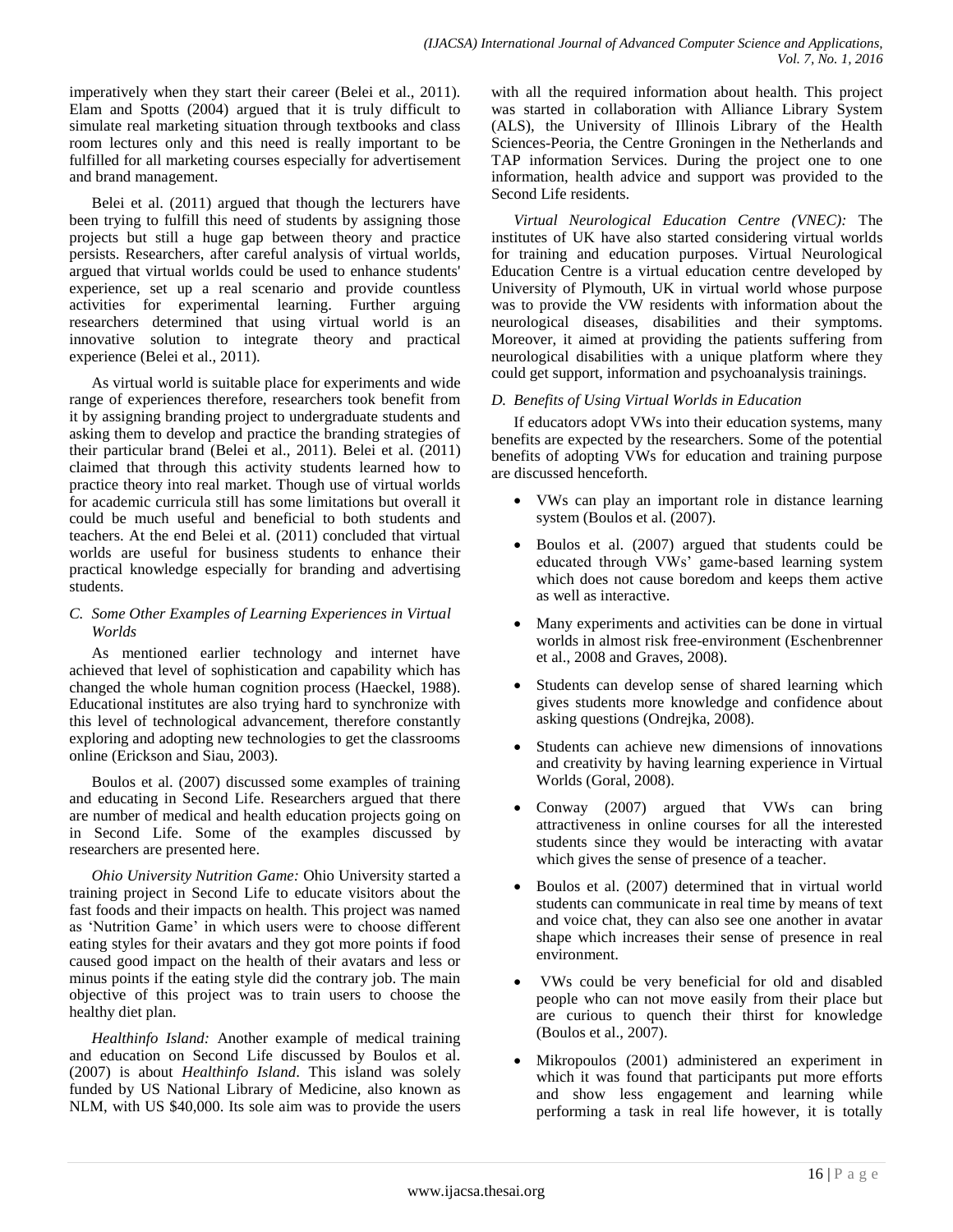opposite in virtual reality worlds where they showed more engagement, gained more knowledge with less efforts and less mental stress. Eschenbrenner et al. (2008) also argued that more attention and engagement could be achieved while performing task in virtual worlds as compared to doing the same in real world.

 Eschenbrenner et al. (2008) argued that by using VWs teachers can teach the courses into a different environment than that of the classroom moreover; they can offer the students a visit to those simulated places which no more exist in the real world e.g. a place that has already been destroyed by a natural calamity.

# *E. Issues and Challenges to Use Virtual Worlds in Education*

Along with the benefits of using VWs for education and training purposes there are some challenges and issues too. A few of these issues and challenges are discussed below.

- It is difficult to determine in which scenario VWs can be of more value to the learners than the traditional education system (Mantovani, Castelnuovo, Gaggioli and Riva, 2003).
- It is difficult as yet for the educators to determine how these VWs could be utilized in making their education system more effective (Mantovani et al., 2003).
- One of the issues faced by the students in Wagner's (2008) study was the repetitive crash down of system during lab experiments.
- Mantovani et al. (2003) and Dickey (2005) mentioned *cost* as an issue in adopting virtual worlds for educational purposes. Whenever new technology is considered to be adopted in education sector the main issue has always been the cost issue (Schultze, Hiltz, Nardi, Rennecker and Stucky, 2008) therefore, Eschenbrenner et al. (2008) argued that it could be another issue for the educational institutes to adopt VWs for training and education purpose. Though VWs could be used freely but for experiments and virtual campuses institutes need islands. So the issue could be the cost of purchasing a virtual island or the cost of maintaining an island (Eschenbrenner et al., 2008).
- Non-verbal communication has always been important for human beings, Dickey (2005) argued that it is imperative in traditional classroom environment for students and teachers however, Graves (2008) determined that though avatars present some body language but that does not match with chat or voice so it is just meaningless therefore, virtual classrooms also check the learning process owing to an absence of nonverbal communication which surely exists in traditional classrooms.
- Eschenbrenner et al. (2008) determined that high system performance and high bandwidth power is required to run these virtual worlds however, it is not necessary that every student could have these facilities in his/her home.
- Graves (2008) put forward that keeping an eye on virtual world residents is difficult and it is quite possible that students who use it for educational purposes could deviate from their track and get involved in disruptive and unethical activities. Researcher further explained that it happened with the students of Ohio University and Woodbury University as they were found engaged in virtual shooting and disruptive and hostile activities.
- Eschenbrenner et al. (2008) argued that all those students who are not expert in using virtual worlds can become a nuisance for the teachers by prolonging the scheduled period for the project.
- Wagner (2008) mentioned that the cost issue is not merely a problem for the universities in running projects in VWs but also for students. Though virtual worlds are free to use but if the students have to build something there, which is part of their assigned class project, they have to pay for it.
- Guru and Siau (2008) highlighted another challenge in adopting virtual worlds for education and training. They argued that there are many virtual worlds present today therefore it is necessary for educators to review all these worlds and decide which one should be adopted and at which stage to full fill their objectives.

## V. RECOMMENDATIONS

As a result of this review paper, there are many recommendations for the real world companies, academics and students from business schools around the world. All the recommendations and suggestions derived from this paper are given below:

- All those real world companies who are using interactive communication channels must consider virtual worlds as new interactive media for advertising (Dad, 2012) since these VWs are described as much cheaper advertising media than the other web based interactive communication channels (Kaplan and Haenlein, 2009).
- Companies should set up virtual flagship stores in VWs for promotion by sponsoring an event in virtual world or through press release of their activities in VWs.
- Companies can use these virtual worlds as a new point of sale where they can sell their products through retail stores.
- Virtual worlds are also highly recommended for service industry where many consultancy companies can set their virtual offices for consultancy. Through these worlds companies can target customers from different countries at a very low cost.
- The tourist companies are also recommended to promote different destinations of the world by making 3D cities on virtual islands simulated to the real world tourists' destinations.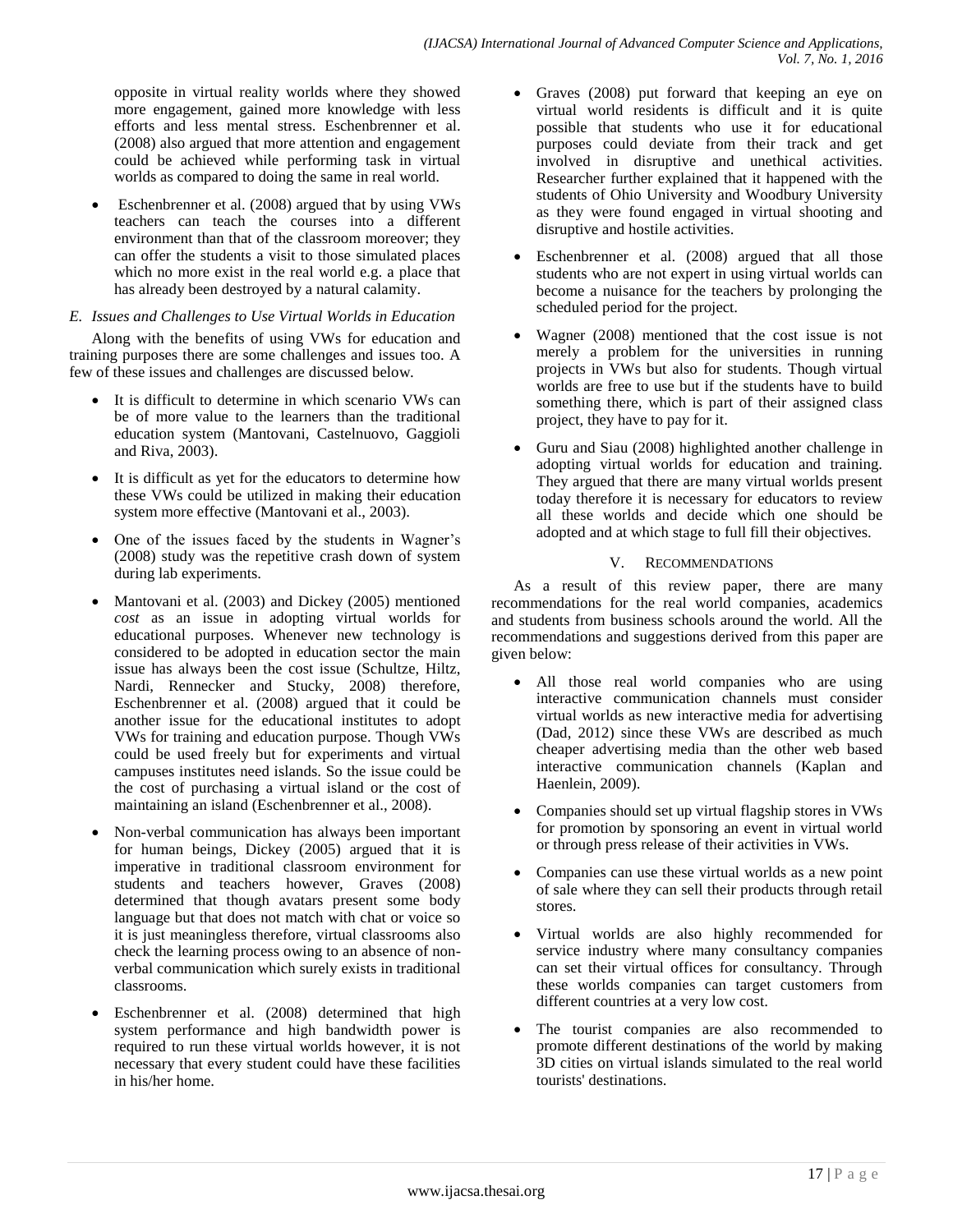- All the real world companies investing a huge amount on their Research & Development departments should focus VWs as a place of innovation and product testing.
- As mentioned earlier in literature section, Small and Medium Enterprises (SME) can immensely benefit from VWs as a cost effective and most interactive communication channel.
- SMEs should utilize virtual magazines and virtual newspaper as an alternative to the real world's print media.
- Though in literature section, application of human resource management has also been reviewed but still companies are recommended to be very careful while recruiting through VWs because employers cannot see behind the avatar and they could be deceived.
- Real world companies can use virtual worlds as a place for market research and product testing in the same way as Toyota and Starwood Hotels & Resorts had done (Messinger et al., 2009; and Kaplan & Haenlein, 2009).
- Real world Companies should consider virtual world companies for internal process management where they can meet their partners and employees living in the other corner of the world. It would be very cost effective for them.
- All those companies who want to jump into the virtual worlds are highly recommended to consider their organizational technological structure as virtual worlds need highly upgraded computer systems to run smoothly.
- Companies should also be very careful while making any contract within these worlds as they are not protected by real world's law as yet.
- Virtual worlds are highly recommended for marketing academics and they should assign projects to their marketing students within these worlds.

### VI. LIMITATIONS AND FUTURE RESEARCH DIRECTIONS

Though this review paper is very helpful for companies and academics but it is not free from limitations. One of the major limitations of this research is the fact that it is based on literature review of the past study and no parallel original research has been done. Moreover, different business opportunities are discussed in this short paper instead of focusing on one single opportunity. There are many virtual worlds today but in this paper main focus was Second Life only which is another limitation of this research.

Therefore, it is recommended first to work on these research limitations in future studies. Original research should be done instead of reviewing literature only. And one business opportunity in virtual worlds should be discussed and explored in detail instead of discussing many business opportunities in one short paper. Researchers are also recommended to explore virtual worlds in the context of any specific industry as Dad (2012) did by exploring interactive communication channels in the context of FMCG industry in United Kingdom; therefore, future researchers should also explore advertising activities in virtual worlds in the context of FMCG or any other industry. In this way a more focused outcome could be achieved which would be more useful for the specific practitioners or academics. Last but not the least, other virtual worlds should also be explored along with Second Life.

## VII. CONCLUSION

Surely, marketer goes where consumer goes and it is proven in the literature reviewed above that the population of the virtual world is growing day by day and it is posited that in year 2020 virtual worlds would be used in the same way as web 2.0 is being used today. In the above review it is proven that virtual worlds are kind of social networks and they got opportunities for real world businesses to use them as a new interactive communication channel which is more cost effective than the traditional interactive communication channels i.e. websites etc. Moreover, these virtual worlds are also very fertile for the application of HRM, marketing research and internal process management as they provide very productive platform for experiments, research & development, product testing and innovation therefore, these worlds could facilitate real world businesses and academics simultaneously. Academics and students can also use virtual worlds for multi purposes especially for distance learning and conducting experiments. Marketing academics can assign projects to their students on virtual worlds which would be definitely very cost effective and enhancing learning experience as virtual worlds provide a simulated real environment.

Along with many benefits virtual worlds pose some risks too for businesses and academics which they should consider before jumping into these worlds. However, overall this review paper shows that virtual worlds are very useful and beneficial for both academics and businesses and risks are ignorable as compared to the advantages therefore, the academics and businesses are highly recommended to use virtual worlds performing their academic and commerce activities.

#### **REFERENCES**

- [1] Auden, W. H. (1968). *Secondary Worlds: Essays.* Random House.
- [2] Barnes, S.J. (2007). Virtual Worlds as a Medium for Advertising. *ACM Data Base,* Special Issue on Virtual Worlds, November, 2007 (in press). Retrieved on 21 September, 2013, from http://delivery.acm.org/10.1145/1320000/1314244/p45 barnes.pdf?ip=195.195.4.154&id=1314244&acc=ACTIVE%20SERVIC E&key=C2716FEBFA981EF104A4C70614E4B5CE216D0D76C62E35 69&CFID=279898759&CFTOKEN=46298607&\_\_acm\_\_=1389098487 \_dd2f4146c39a9af0fbafbf1792fe0c54
- [3] Barnes, S. J. & Mattsson, J. (2008). Brand value in virtual worlds: Ann axiological approach. *Journal of Electronic Commerce Research,* 9 (3), 195-206.
- [4] Bainbridge, W.S. (2007). The scientific research potential of virtual worlds. *Science*, 317 (5837), 472-476.
- [5] Bartle, R. A. (2004). *Designing Virtual Worlds*. New Riders Publishing, 2004
- [6] Belei, N., Noteborn, G., & Ruyter, K. D. (2011). It's a Brand-New World: Teaching Brand Management in Virtual Environments. *Journal of Brand Management*, 18, 611-23.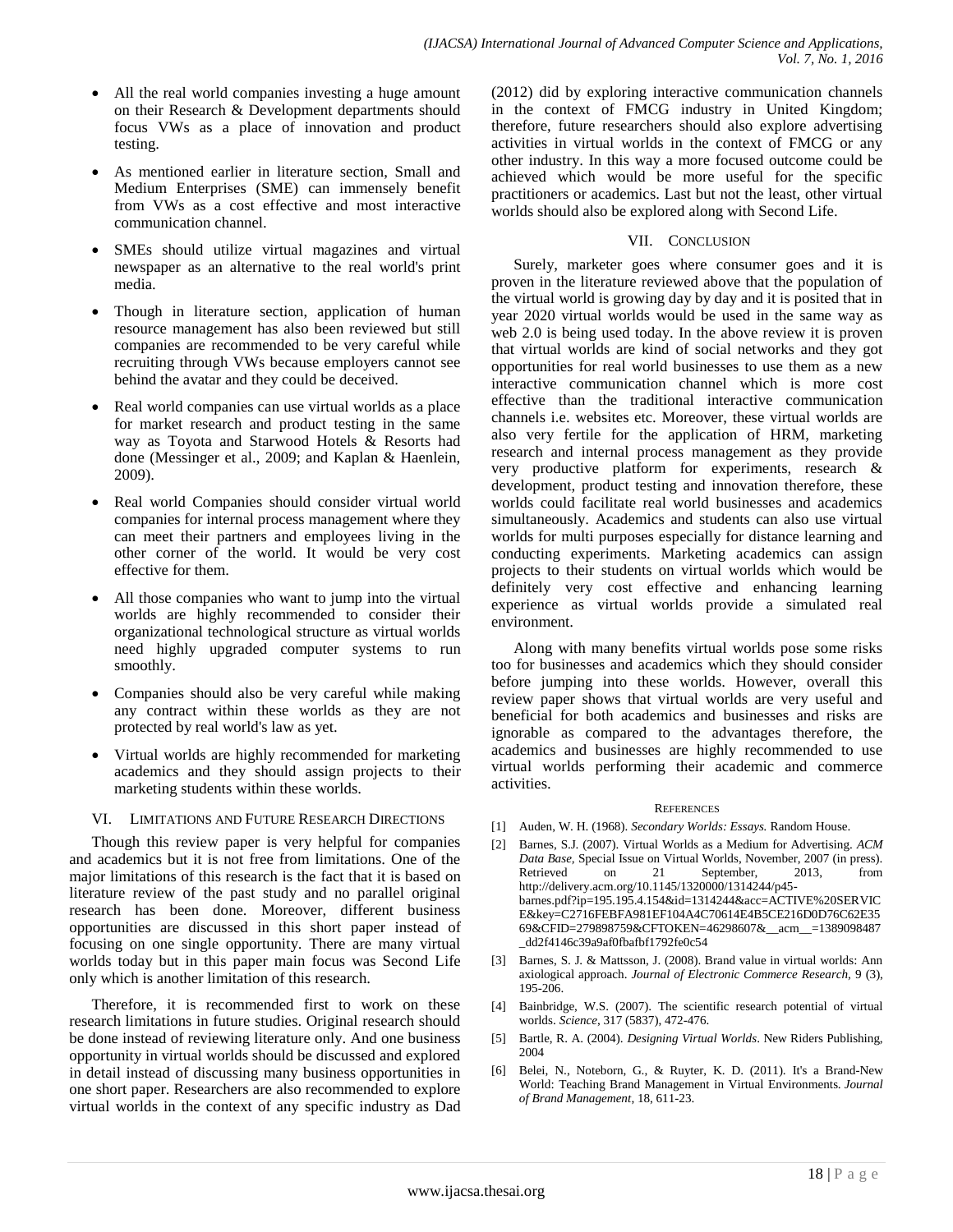- [7] Bell, M. (2008). Toward a Definition of "Virtual Worlds". *Journal of Virtual Worlds Research* 1(1).
- [8] Boyd, D. M. & Ellison, N. B. (2008). Social Network Sites: Definition, History, and Scholarship. *Journal of Computer-Mediated Communication*, 13 (1) 210-230
- [9] Brenda, E., Nah, F. F. & Siau, K. (2008). 3-D Virtual Worlds in Education: Applications, Benefits, Issues, and Opportunities. *Journal of Database Management,* 19 (4), 91-110.
- [10] Boulos, M. N. K., Hetherington, L., & Wheeler, S. (2007). Second Life: An overview of the potential of 3–D virtual worlds in medical and health education. *Health Information and Libraries Journal*, 24 (4), 233–245.
- [11] Castronova, E. (2004). *Synthetic worlds.* Chicago: The University of Chicago Press.
- [12] Castronova, E. (2008). *Exodus to the Virtual World: How Online Fun is Changing the Reality*. United States, Palgrave Macmillan
- [13] Chesebro, J. (1985). Definition as rhetorical strategy. *The Pennsylvania Speech Communication Annual,* 41
- [14] Conway, C. (2007). Professor Avatar. *Inside Higher Ed*. Retrieved December, 23, 2013, from http://www.insidehighered.com/views/2007/10/16/conway
- [15] Dad, A.M. (2012). Interactive Communication Channels and Their Appropriateness for the FMCG Business. *International Journal of Management and Business Research,* 2 (3), 253-269.
- [16] Dickey, M.D. (2005). Three-dimensional virtual worlds and distance learning: Two case studies of Active Worlds as a medium for distance education. *British Journal of Educational Technology*, 36 (3), 439–451.
- [17] Elam, E.L.R. & Spotts, H (2004). Achieving marketing curriculum integration: A live case study approach. *Journal of Marketing Education, 26 (1), 50-65.*
- [18] Eschenbrenner, B., Nah, F. F.-H., & Siau, K. (2008). 3-D Virtual Worlds in Education: Applications, Benefits, Issues, and Opportunities. *Journal of Database Management*, 19 (4), 91–110.
- [19] Erickson, J. & Siau, K. (2003). e-ducation. *Communications of the ACM*, 46(9), 134-140.
- [20] Fetscherin, M. and Lattemann, C. (2008). User acceptance of virtual worlds. *Journal of Electronic Commerce Research,* 9 (3), 231-242.
- [21] Fletcher, M. (2008). ''Virtual Worlds'', *Revolution,* pp. 54-57.
- [22] Gartner. (2007). *Gartner says 80 percent of active internet users will have a ''Second Life'' in the virtual world by the end of 2011,* April 24, Retrieved on 30 November, 2013, from www.gartner.com/it/page.jsp?id¼503861
- [23] Goral, T. (2008). Sizing up Second Life. *University Business*, 11(3), 60- 64
- [24] Graves, L. 2008. A Second Life for higher ed: A virtual world offers new opportunities for teaching. *US News and World Report 2008*, Retrieved on December 1, 2013, From http://www.usnews.com/articles/education/e-learning/2008/01/10/asecond-life-for-higher-ed.html
- [25] Guru, A., & Siau, K. (2008). Developing the IBM I Virtual Community - iSociety. *Journal of Database Management*, 19 (4), 1-13
- [26] Haeckel, S.H. (1998). About the nature and future of interactive marketing. *Journal of Interactive Marketing,* 12 (1), 63–71.
- [27] Hemp, P. (2006). Avatar-based marketing, Harvard Business Review, 84 (6), 48-56.
	- Haenlein, M. & Kaplan, A.M. (2009). Flagship Brand Stores within Virtual Worlds: The Impact of Virtual Store Exposure on Real-Life Attitude toward the Brand and Purchase Intent. *Researche et Applications en Marketing,* 24 (3), 57-79.
- [28] Haenlein and Kaplan (2009). Flagship Brand stores within Virtual Worlds: The Impact of Virtual Store Exposure on Real-Life Attitude toward the Brand and Purchase Intent. *Recherche et Applications en Marketing*, 24 (3), 57-78
- [29] Hassouneh, D., & Brengman, M. (2011). Virtual Worlds: A gateway for SMEs toward internationalization, *Journal of Brand Management,* 19 (1), 72-90
- [30] Hedley, D. (2006). Conquering new worlds Virtual marketing to virtual consumers . *Euromonitor International*, Retrieved on 28 September, 2013, from http://www.euromonitor.com/conqueringnewworlds-virtual-marketing-to-virtual-consumers/article
- [31] ITU-T Technology Watch Report (2011), '' *Trends in Video Games and Gaming*'', September 2011, Retrieved on 6 November, 2013, from http://www.itu.int/dms\_pub/itu-t/oth/23/01/T23010000140002PDFE.pdf
- [32] Jin, S. A. & Bolebruch, J. (2009). Avatar-Based Advertising In Second Life: The Role of Presence And Attractiveness of Virtual Spokespersons. *Journal of Interactive Advertising,* 10 (1) 51-60.
- [33] Keeny, R. L. (1999). The Value of Internet Commerce to the customer, *Management Science,* 45 (4), 533-542
- [34] Kohler, T., Matzler, K. & Fuller, J. (2009). Avatar-based innovation: using virtual worlds for real-world innovation",*Technovation,* 29, 345 - 407
- [35] Koster, R. (2004). *A virtual world by any other name?.* Message Retrieved on  $1<sup>st</sup>$  November, 2013, from http://terranova.blogs.com/terra\_nova/2004/06/a\_virtual\_world.html
- [36] Lee, R. (2007). Meet the hottest products of 2007: AOL names the most buzzworthy items of the year. *ABC News,* Retrieved on 6 November, 2013, from http://abcnews.go.com/Business/Webcast/story?id%C2%BC4026337&p age%C2%BC1
- [37] Mantovani, F., Castelnuovo, G., Gaggioli, A. & Riva, G. (2003). Virtual Reality Training for Healthcare Professionals. Cyber Psychology & Behavior, 6 (4), 389-395
- [38] Melancon, J. P. (2011). Consumer profiles in reality vs fantasy-based virtual worlds: implications for brand entry. *Journal of Research in Interactive Marketing,* 5 (4), 298-312.
- [39] Messinger, P. R., Stoulia, E. & Lyons, K. (2008). A Typology of Virtual Worlds: Historical Overview and Future Directions, *Journal of Virtual Worlds Research,* 1 (1)
- [40] Messinger, P. R., Stroulia, E., Lyons, K., Bone, M., Niu, A., Smirnov, K., & Perelgut. (2009). Virtual Worlds – Past, Present, and Future: New Directions in Social Computing. *Decision Support Systems,* 47, 204-228.
- [41] Mikropoulos, T. A. (2001). Brain activity on navigation in virtual environments. *Journal of Educational Computing Research, 24 (1), 1-12*
- [42] Nood, D. & Attema, J. (2006). *EPN report: Second Life – the Second Life of virtual reality.* Retrieved on 3 November, 2013, from http://www.ecp.nl/sites/default/files/EPN\_report\_- The\_Second\_Life\_of\_Virtual\_Reality\_-\_2006\_October.pdf
- [43] Ondrejka, C. (2008). Education unleashed: Participatory culture, education and innovation in Second Life, In K. Salen (Ed.), *The Ecology of Games: Connecting Youth, Games, and Learning, The John D. and Catherine T. MacArthur Foundation Series on Digital Media and Learning (pp. 229-252),* Cambridge, MA: The MIT Press.
- [44] Parmentier, G. & Rolland, S. (2009). Consumers in Virtual Worlds: Identity Building and Consuming Experience in Second Life. *Recherche et Applications en Marketing,* 24 (3), 44-55
- [45] Peter, R., Mark, B. Aukje, T. & Marcia, L. (2008). *Face to Face with White Rabbit-Sharing Ideas in Second Life*. New Zealand: Victoria University of Wellington.
- [46] Porter, E., Weisenford, J. & Smith, R. (2012). A Journey Through the Design of a Virtual Learning Environment. *The Public Manager,* 41 (2), 64-68.
- [47] Rawlinson, L. (2007). Virtual worlds: The next Facebook?. *CNN.com,* Retrieved on December 18, 2013 from http://edition.cnn.com/2007/TECH/08/07/virtual.living/
- [48] Renaud, C. & Kane S.F. (2008). *Virtual Worlds Industry Outlook 2008- 2009 Technology Intelligence Group,* Retrieved on 21 November, 2013, from http://blog.techintelgroup.com/2008/08/announcing-thetig-virtualworlds-industry-outlook-2008-2009.html
- [49] Sarah, D. F. (2009). Worlds of Wisdom. *E Learning Age,* pp. 14-15.
- [50] Second Style. (2008). *Advertise*, Retrieved on 23 November, 2013, from http://www.secondstyle.com/advertise.html
- [51] Schlosser. (2003). Experiencing products in the virtual world: The role of goal and imagery in influencing attitudes versus purchase intentions. *Journal of Consumer Research*, 30 (2) (2003), 184–198